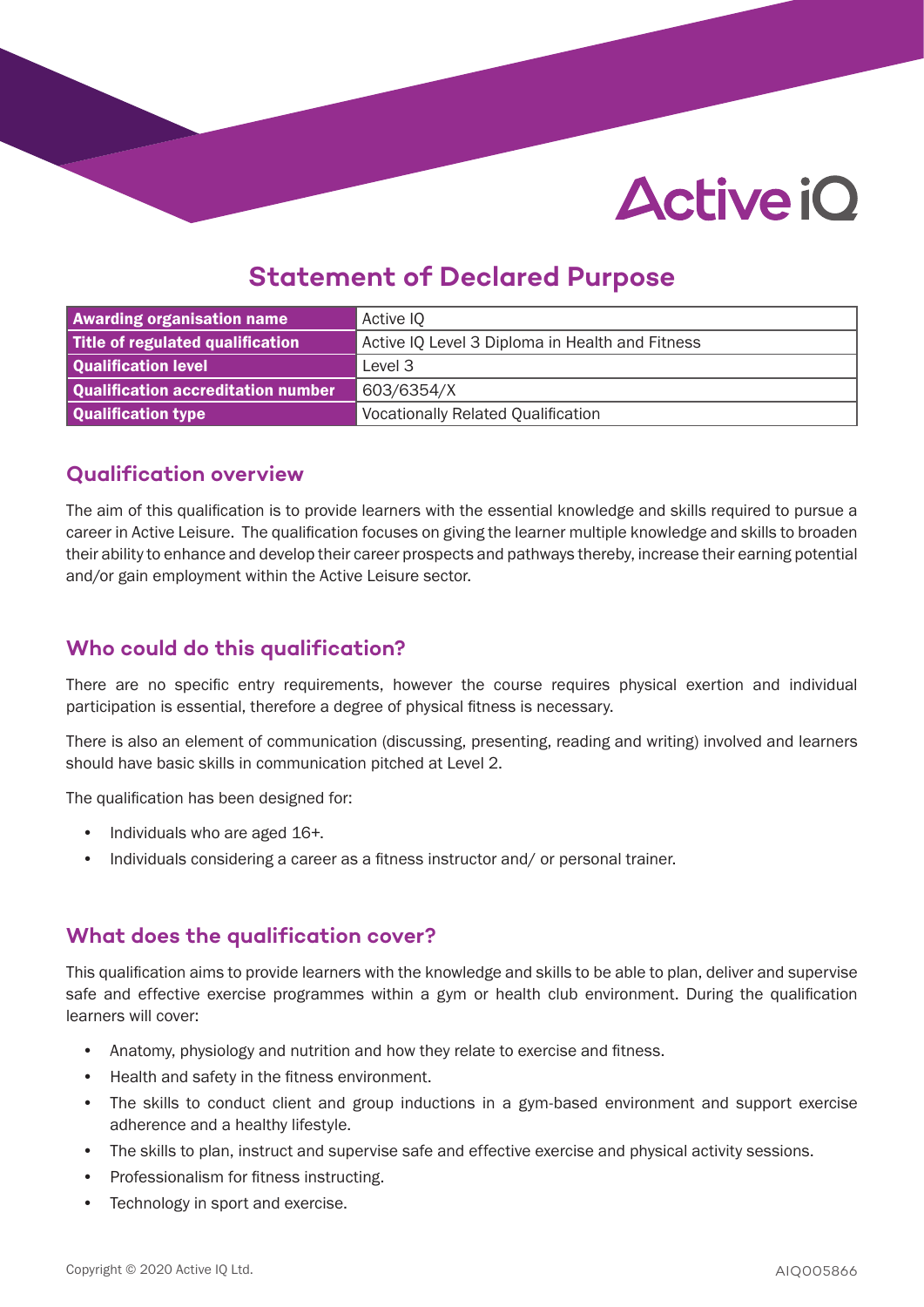## **Active iO**

## **Qualification structure**

To achieve the qualification learners must complete the six mandatory units and a minimum of 15 optional units including the minimum requirements for two of the pathways from the following:

- Personal training.
- Operational service / Leisure management.
- Coaching.
- Special populations.
- Long-term conditions.
- Health and well-being.

**Please note:** Units can be selected from the following two groups; however, they do not contribute towards the minimum of two pathway requirements:

- Group training.
- Other.

#### Mandatory Units

|    | <b>Unit</b>                                                   | <b>Accreditation number</b> | Level          |
|----|---------------------------------------------------------------|-----------------------------|----------------|
| 1. | Principles of anatomy, physiology and fitness                 | A/616/7499                  | $\overline{2}$ |
| 2. | Professionalism and customer care for fitness instructors     | K/616/7501                  | 2              |
| 3. | Health and safety in the fitness environment                  | M/616/7502                  | 2              |
| 4. | Conducting client consultations to support positive behaviour | A/616/7504                  | $\overline{2}$ |
|    | change                                                        |                             |                |
| 5. | Planning and instructing gym-based exercise                   | F/616/7505                  | $\overline{2}$ |
| 6. | Technology in sport and exercise                              | M/618/3456                  | 3              |

The full list of optional units can be found:

https://activeiq.co.uk/qualifications/level-3/active-iq-level-3-diploma-in-health-and-fitness-b

## **What could this qualification lead to?**

Successful achievement of this qualification will provide entry to the Chartered Institute for the Management of Sport and Physical Activity (CIMSPA) as a practitioner (exercise and fitness). Launched in 2011, CIMSPA is the professional development body for the UK's sport and physical activity sector. CIMSPA was awarded chartered status by the Privy Council, which came into effect at the beginning of January 2012. CIMSPA provides leadership, support and empowerment for professionals working in sport and physical activity and a single unified voice for the sector.

To read more about CIMSPA, please visit https://www.cimspa.co.uk

This accredited achievement is valued and recognised by employers and can assist learners to increase/enhance their career opportunities, progression and earning potential.

Learners will be able to progress to the following job role:

- Gym instructor.
- Personal trainer.